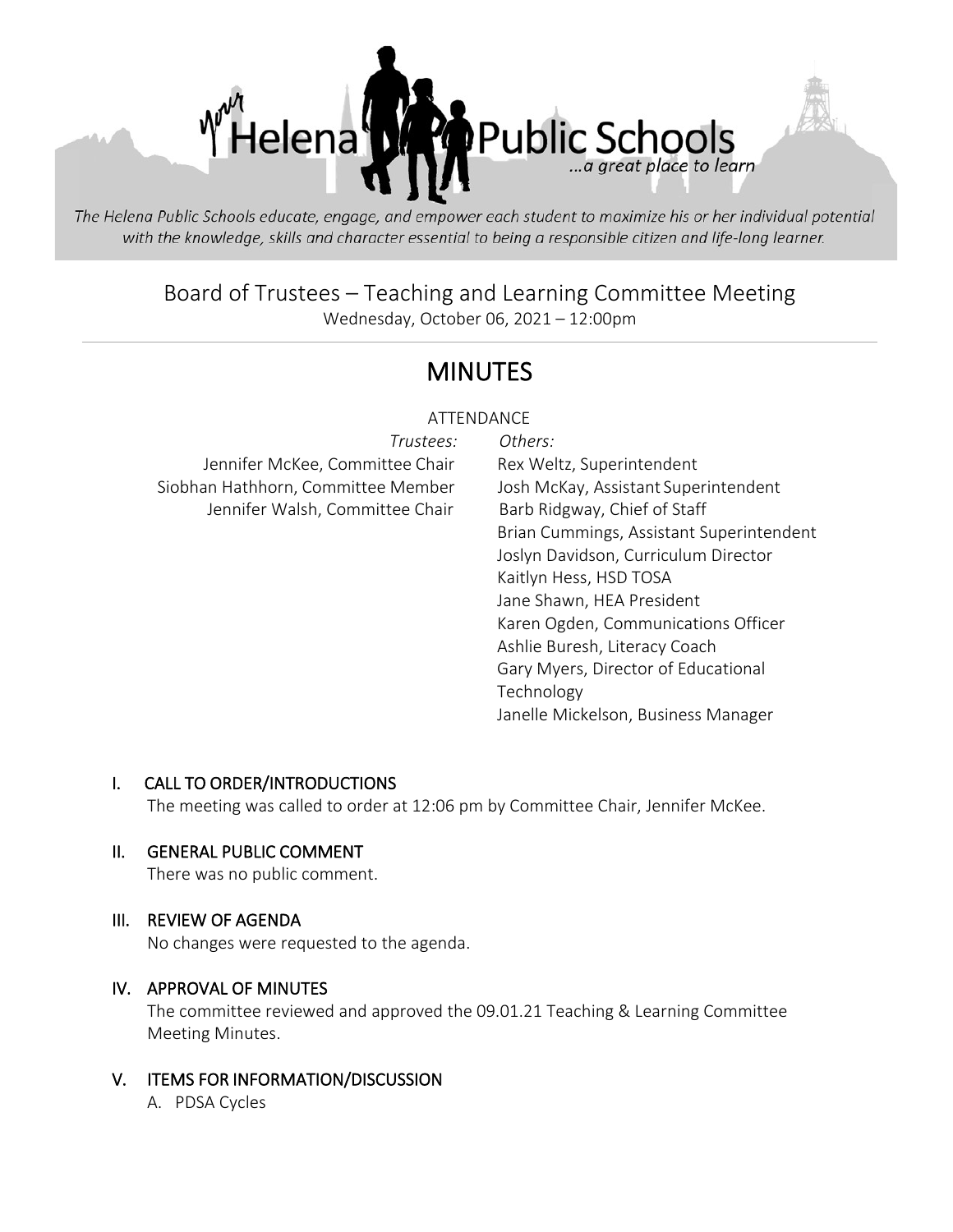The committee reviewed a power point presentation titled PDSA Review which stands for plan, do, study, act. They reviewed the PDSA cycles which includes doing a benchmark assessment, then you do a PDSA cycle regroup/focus folder. The elementary schools do these every ten days while using their WIN groups and focus folders to sort students where they are. In the middle and high schools, it is setting the stage for four to six weeks of instruction. Then you progress monitor to see if the instructional strategies you chose for that goal are successful. If they are you keep working on using them, if they are not then you adjust your instruction accordingly. You then do the PDSA cycle regroup focus folder. These cycles are implemented K-12. The PDSA cycles are the cornerstone for data driven instruction. It is using our data to explicitly target instruction and what we are doing in the classroom.

The committee then viewed a slide discussing growth and learning calendars. These calendars guide the implementation of PDSA cycles. We benchmark three times a year, then PDSA is done in K-5 every 2 weeks, and in 6-12 it is done every 4-6 weeks. Progress monitoring is then done one time between benchmarks. A progress monitor is an assessment specific to the standards that you have been working on. It is smaller than a benchmark, but we want to measure the trajectory of our growth and make sure we are on the right path before we get to the benchmark, and it is too late.

A slide about flowcharts was then reviewed. The iRready flowchart is used for the year based on the scale score ranges (at grade level, one grade level below, two or more grade levels below, and above grade level). The flowchart is used to layer the sticky notes 3 times a year to show progress in achieving at grade level or above grade level scale score ranges.

- Step 1-write each student's name on a sticky note indicating his or her level or tier based upon the overall reading placement score (pink for intensive, yellow for strategic, green for core, and blue for above core). If a student has an overall scale score of 603 or above, write his or her name on a blue sticky note. If a student has an overall scale score between 514-602, write his or her name on a green sticky, and so on for yellow and pink. Write each student's overall scale score and Lexile on the sticky note and then move onto Step 2.
- If…475 or below (pink sticky note), 476-513 (yellow/orange sticky note), 514-602 (green sticky note), 603 or above (blue sticky note).
- Step 2-Sort sticky notes by profile. Profile 1=Group A1. Profile 2=Group A2. Profile 3=Group B. Profile 4=Group C. Profile 5=Group D. Use the Instructional Grouping Profile Report, and place students from profile 1 into group A1, profile 2 into group A2, profile 3 into group B, profile 4 into Group C, and profile 5 into group D1 or D2 (based on Lexile scores). In addition, look at the group focus for each group on the focus folder and use additional data to help ensure correct placement, including iReady subtests, Lexile, an oral reading fluency (ORF) or MAZE measure.
- Step 3-Determine placement of each student's sticky note. If the student is way below grade level, they are placed in Group A, Profile 1 & 2-A1 Profile 1 or 0-148, A2 Profile 2 or 419-475. Below grade level students are placed in Group B, Profile 3. On-grade level students are placed in Group C, Profile 4. Lastly, above grade level students are placed in Group D, Profile 5-D1 Lexile 700 or below, D2 Lexile 700+.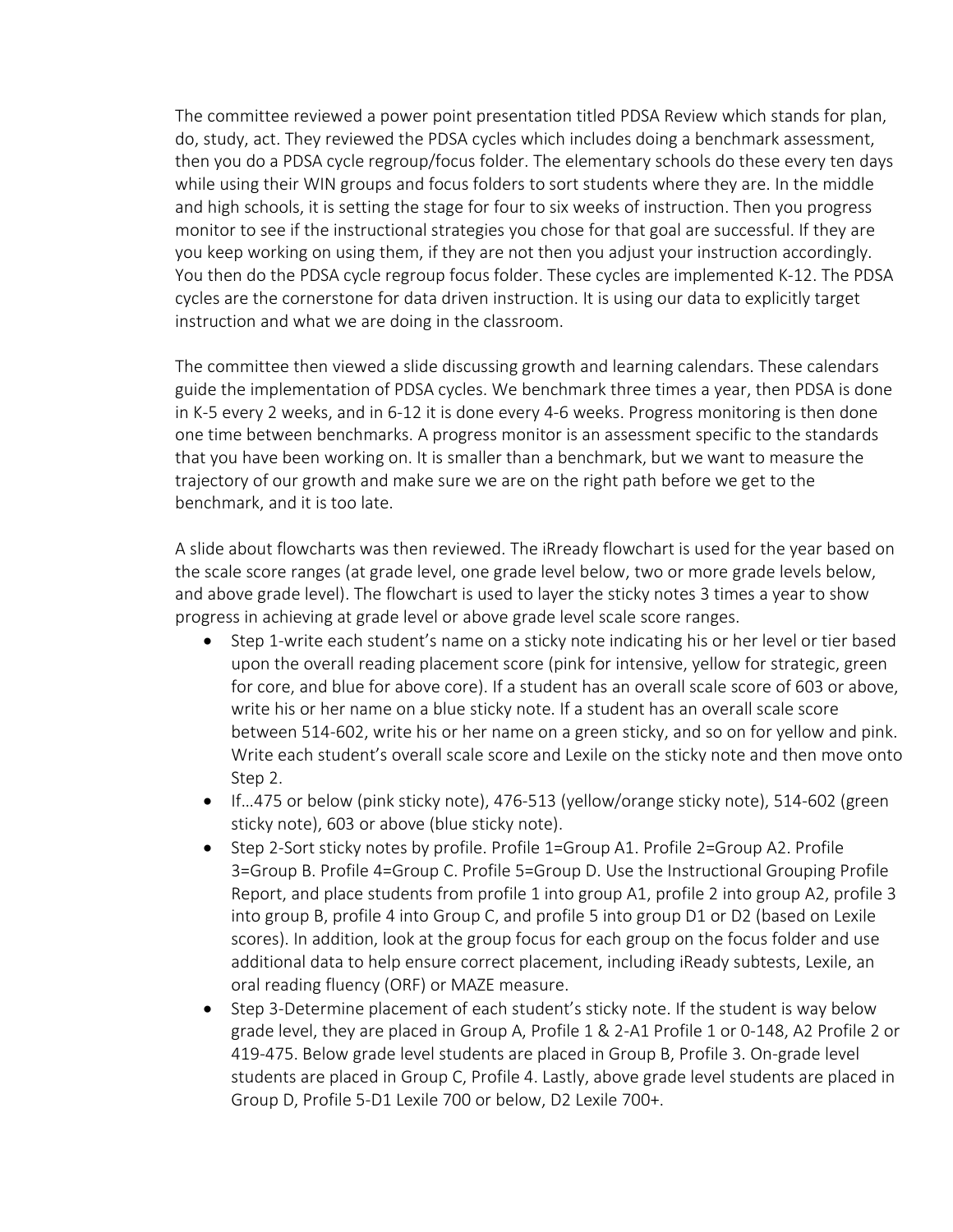The purpose of PDSA is to plan and carry out targeted instruction during WIN, and then to track student performance during WIN groups and adjust instruction as needed at the end of the 10 day cycle. Assessments match the goal listed in "Plan". Assessments are given at the end of the 10-day cycle and should be a quick check in-five minutes per student. K-2 ideas include Journeys Diagnostic, ESGI (K), Acadience subtests for PA or PH (K-1), and ORF. 3-5 ideas include Journeys Diagnostic, ORF, and C-D: Quick write, Journeys bi-weekly test, project-based.

The committee then reviewed a slide showing Bryant Elementary's current data and action plan as an example. Bryant's Action Plan states: SMART Goal #1: By June 2021, increase the number of students in grades 2-5 on or above grade level on the ELA iReady by 35% (56% of students on our above grade level by the end of the year).

- SubGoal: By June 2021, decrease the number of students in grades K-1 that are intensive on the Dibels by 32%.
- SubGoal: By Winter Benchmark 2022, increase the percentage of students in the benchmark band for CLS in first grade to 80%.
- SubGoal: By Winter Benchmark 2022, increase the percentage of students in the benchmark band for FSF in first grade to 80%.
- SubGoal: improve the phonics band in iReady to 80% by the winter benchmark.

\*All goals will be revised by the end of the winter benchmark.

The committee then reviewed what an agenda looks like for a typical day.

- T=K-2 PDSA PLC
- $*$ =I can use data to drive instruction.
- -Review schoolwide Action Plan Goals.
- If WIN hasn't started yet, are their any details that need to be sorted out before we get rolling?
- -If WIN has started see questions below.
- -Students who grew on PDSA
	- o What instruction worked and what need to be adjusted due to growth?
- -Students who did not grow or regressed.
	- o What instruction didn't work and what needs to be adjusted?

A slide regarding study and act was then reviewed. This is what they use to track student's progress in K-5 while they are working on instructional routines. By collecting this data, we are able to identify trends, able to adjust instruction based on student need, have data to bring to PLC and/or A/B Team meetings, and make informed decisions on student groupings.

The final slide regarding the 6-12 PDSA Action Plan was then reviewed. Step 1: Plan-Look at your iReady data. Under reports select a class, then select CCSS Performance. Choose the standard that you will be going to focus on before the next assessment date. Focus Groups are red, yellow, or green. The slide then displayed different goals.